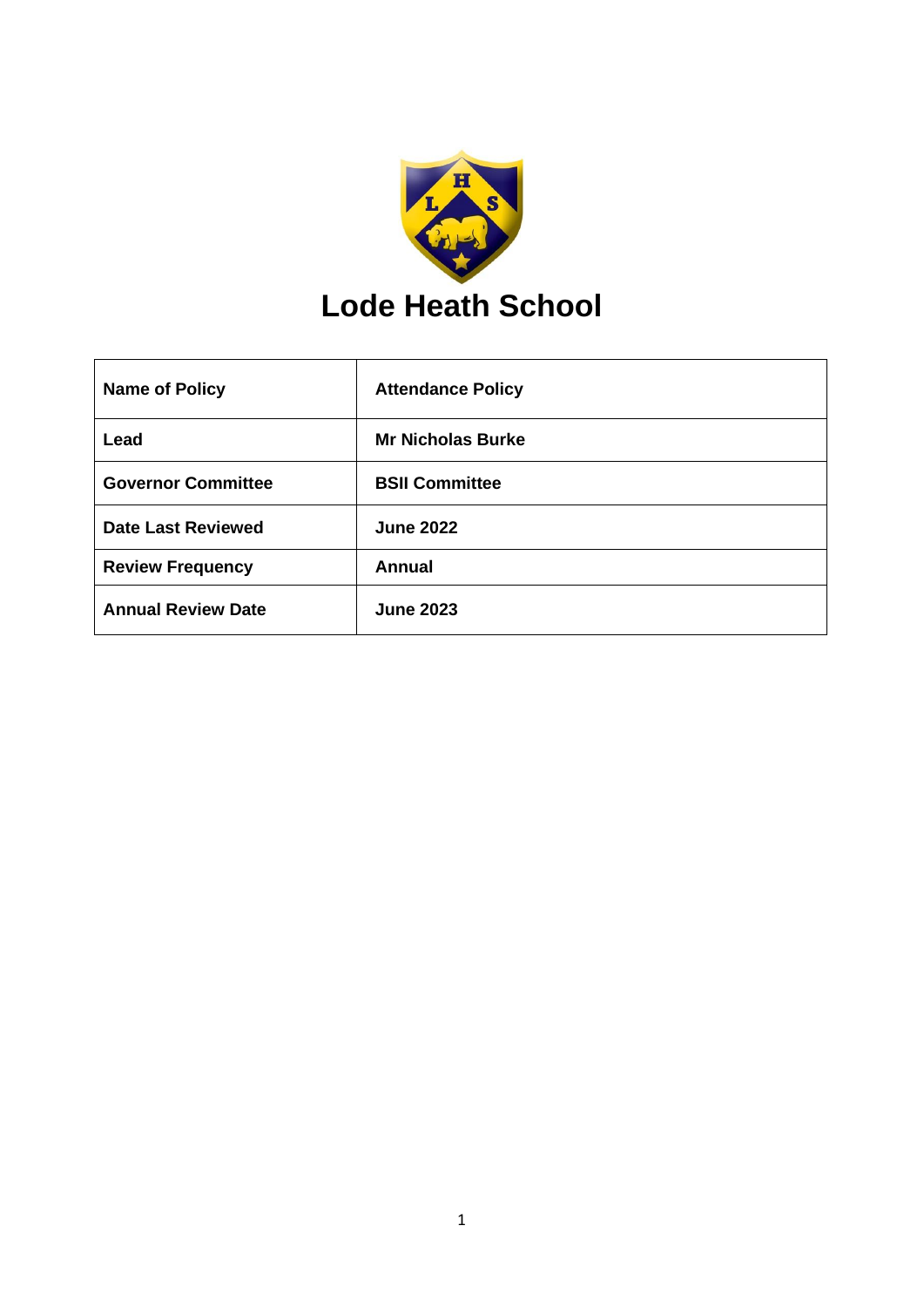#### **Introduction**

# **Lode Heath school seeks to ensure that all its students receive a full-time education which maximises opportunities for each student to realise their true potential.**

The school will strive to provide a welcoming, caring environment, whereby each member of the school community feels wanted and secure.

All school staff will work with students and their families to ensure each student attends the school regularly and punctually.

The school will establish an effective system of incentives and rewards, which acknowledges the efforts of students to improve their attendance and timekeeping and will challenge the behaviour of those students and parents/carers who give low priority to attendance and punctuality.

To meet these objectives, we will establish an effective and efficient system of communication with students, parents/carers, and appropriate agencies to provide mutual information, advice, and support.

#### **Whole School Policy for School Attendance**

1. To improve the overall percentage of students' attendance at Lode Heath School.

2. To make attendance and punctuality a priority for all those associated with Lode Heath School including students, parents/carers, teachers, and governors.

3. To develop a framework, which defines agreed roles and responsibilities and promotes consistency in carrying out designated tasks.

4. To provide support, advice and guidance to parents/carers and students.

5. To develop a systematic approach to gathering and analysing attendance related data.

6. To further develop positive and consistent communication between home and the Academy.

7. To implement a system of rewards and sanctions.

8. To promote effective partnerships with the Attendance officer/Lead Miss Sophie Edgington and Head of Year and with other services and agencies.

9. To recognise the needs of the individual student when planning reintegration following significant periods of absence.

#### **Principles**

Education is important. Missing school means missing out. Children should be at school, on time and ready to learn, every day that the school is open, unless the reason for the absence is unavoidable. Permitting absence from school without a good reason is an offence on the part of the parent/guardian that can result in legal action by Solihull Education Enforcement Team.

Every child is sometimes unhappy about attending school; families may be going through unsettled times that can make regular school attendance difficult. Any problems with regular attendance, especially any concerns about possible bullying or learning difficulties are best sorted out between the school, the parents/carers, and the child at an early stage. If a child is reluctant to attend, do not cover up their absence or to give in to pressure to excuse them from attending. This gives the impression that school attendance does not matter; it may even make things worse.

Every half-day absence from school must be recorded by staff at the school as either authorised or unauthorised. Therefore information about the cause of each absence is always required in writing.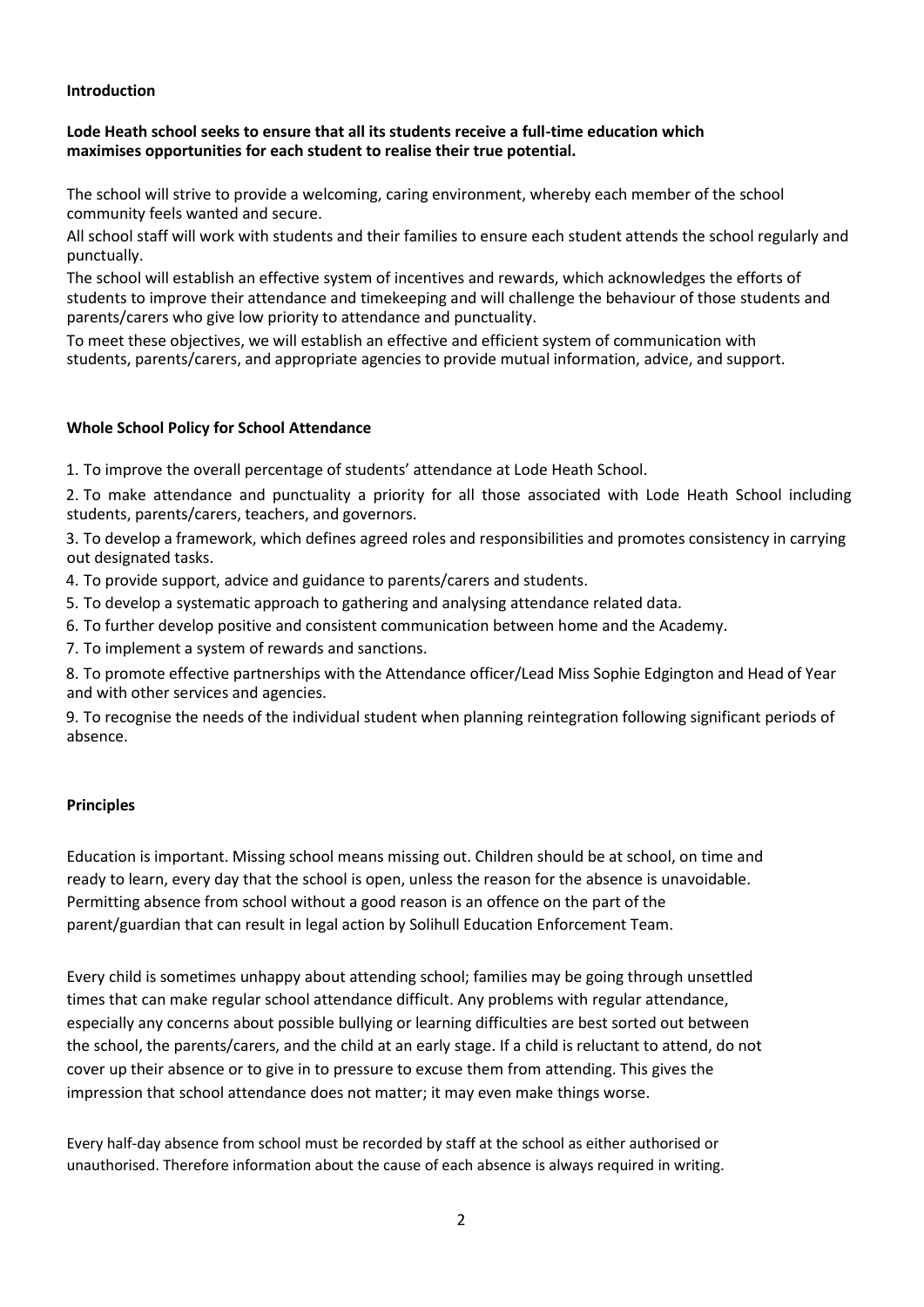# **School attendance, Safeguarding and Children Missing Education**

A child going missing from education is a potential indicator of abuse or neglect. Lode Heath school will follow procedures for dealing with children that go missing from education, particularly on repeat occasions, to help identify the risk of abuse and neglect, including sexual exploitation, and to help prevent the risks of their going missing in future.

Lode Heath School will make the local authority aware of every registered student who fails to attend school regularly and any children who have been absent from school, where the absence has been treated as unauthorised for a continuous period of not less than 10 school days Education (Student Registration) (England) Regulations 2006 regulation 12.

The Designated Safeguarding Lead Handbook pathway on children missing from education is i[n Appendix](#page-11-0) [2.](#page-11-0) This provides further information and guidance on children missing from education, emphasising the link between poor school attendance and safeguarding concerns.

The attendance officer lead and the Designated Safeguarding Lead will work closely to manage risks, ensure appropriate multi-agency engagement where necessary, so that children and young people receive the appropriate level of early help or statutory intervention to ensure they attend school regularly. Lode Heath school use the Solihull Multi-agency Thresholds Criteria [\(www.solgrid.org.uk/safeguarding\)](http://www.solgrid.org.uk/safeguarding) which is summarised in [Appendix 3](#page-16-0) to identify the level of concern and provide the appropriate level of support.

#### **Definitions**

*Authorised absences* are mornings or afternoons away from school for a good reason; however, this will still affect the child's school attendance. Examples of unavoidable causes include medical/dental appointments/illness or unavoidable family circumstances/family funerals **which cannot be taken outside of school hours.**

*Unauthorised absences* are those that the staff at school do not consider reasonable/exceptional. These are an offence on the part of the parent/guardian and include:

- Keeping children off school without a good reason (examples include babysitting a sibling; revising for a test or exam; dispute with a fellow student; attending an event – such as graduation or wedding - of someone who is NOT a parent or sibling)
- Truancy from a whole session
- Absences that have never been properly explained, i.e., reporting a child absent without an explanation
- Children arriving at school too late to get a mark arriving at school after 10.30am without a note and valid reason for being late will constitute a missed session.
- Taking leave during term-time.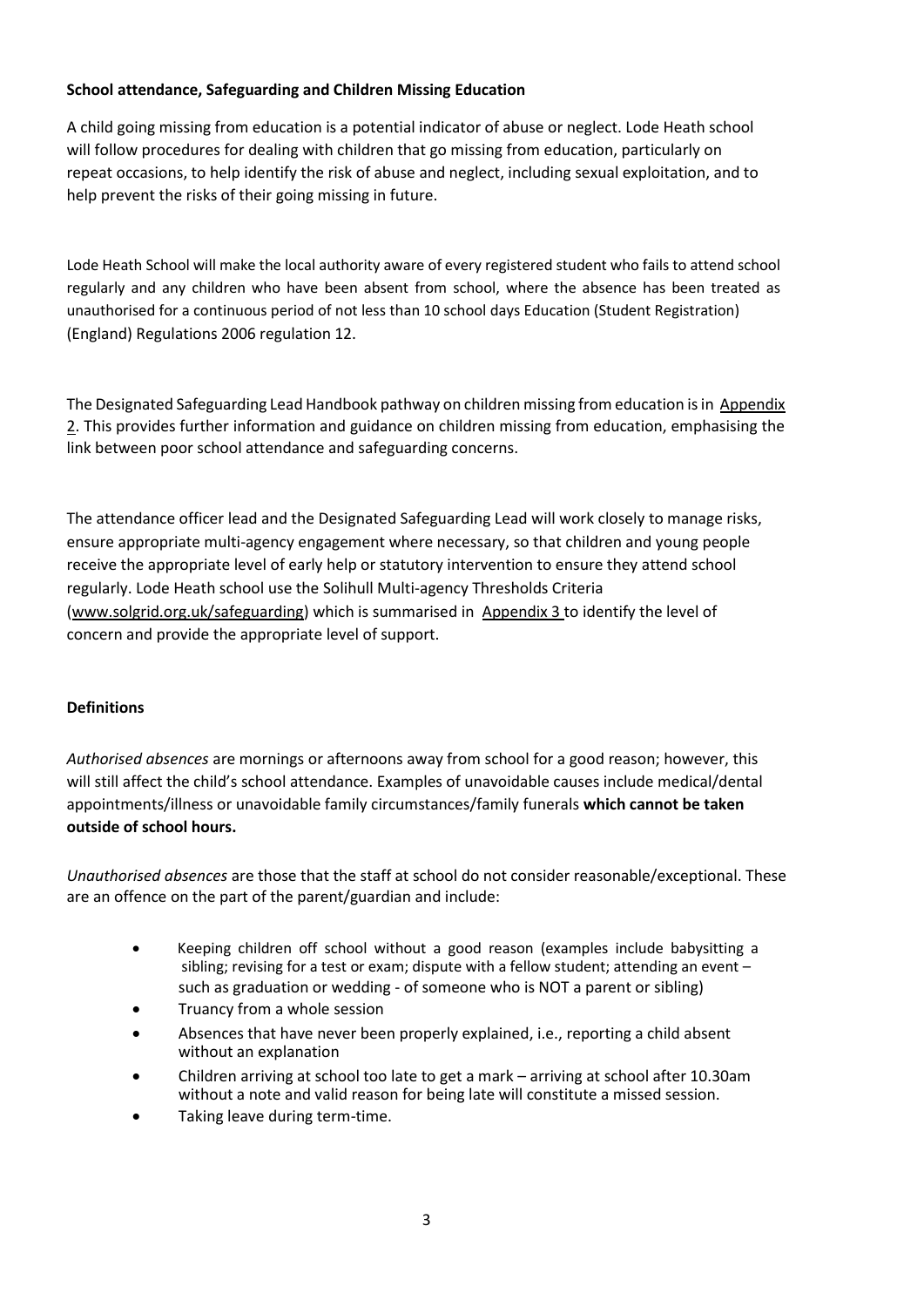# **Parents' responsibilities**

Parents/carers are expected to report all absences – see Appendix I.

Parents are expected to contact school staff and to work with them in resolving any problems together. This is nearly always successful. School can involve Miss Edgington attendance officer to offer support and advice on attendance matters. Miss Edgington can also offer support to children and their parent/guardian.

# **Procedures**

The school has a special responsibility to reduce the number of children whose attendance is below 90% over the school year. These are called 'persistent absentees' by the Government, whatever the reason for their absence. Special procedures may be applied to children at risk of falling into this category. Our Attendance officer Miss Edgington will be monitoring these students on a weekly basis with key staff and making contact with parents/carers and speaking to students at school to discuss the reasons as to why attendance is less than 90% and see what support can be provided to improve attendance. Miss Edgington has a statutory duty to refer unauthorised attendance to The Solihull Education Enforcement Team to consider if any legal action/penalty notice needs to be considered.

The school applies the following procedures in deciding how to deal with individual absences:

1. Give attendance a higher profile at Lode Heath School. Lode Heath school has a key staff with responsibility for attendance.

- 2. To produce weekly/fortnightly reports for Key staff who have attendance responsibility.
- 3. Produce termly reports to parents/carers/governors.

4. Contact parents/carers as soon as attendance falls below 95%. Contact should be maintained on a regular basis until 95% is reached.

5. Each student will be set attendance targets at the start of each term. Progress towards these will be monitored on a weekly basis by tutors/HOY. Contact with parents/carers should be maintained on a regular basis until 95% is reached.

- 6. Hold a New Intake Evening and make attendance an item on the agenda.
- 7. Contribute attendance matters to Lode Heath Newsletter.
- 8. Provide INSET training on attendance for appointed staff. Attendance officer Miss Edgington to support.
- 9. Display materials at focal points tutor bases etc.

10. Discuss all attendance issues with Miss Edgington Attendance officer /Heads of Year meetings and in relevant staff meetings.

11. Reinforce the reward systems, including trophies, certificates, end of year/term prizes, weekly on the spot prizes, 100%/personalised postcards home to the child.

- Persistent absences are reported to Heads of Year half termly
- Attendance issues are highlighted during weekly Pastoral meetings
- The child is called to meet with their pastoral team to discuss why they are missing school
- The child's attendance is monitored for a period of time after this initial meeting
- If the child's attendance continues to deteriorate, the child and the child's parents/carers are called in to meet with the child's pastoral team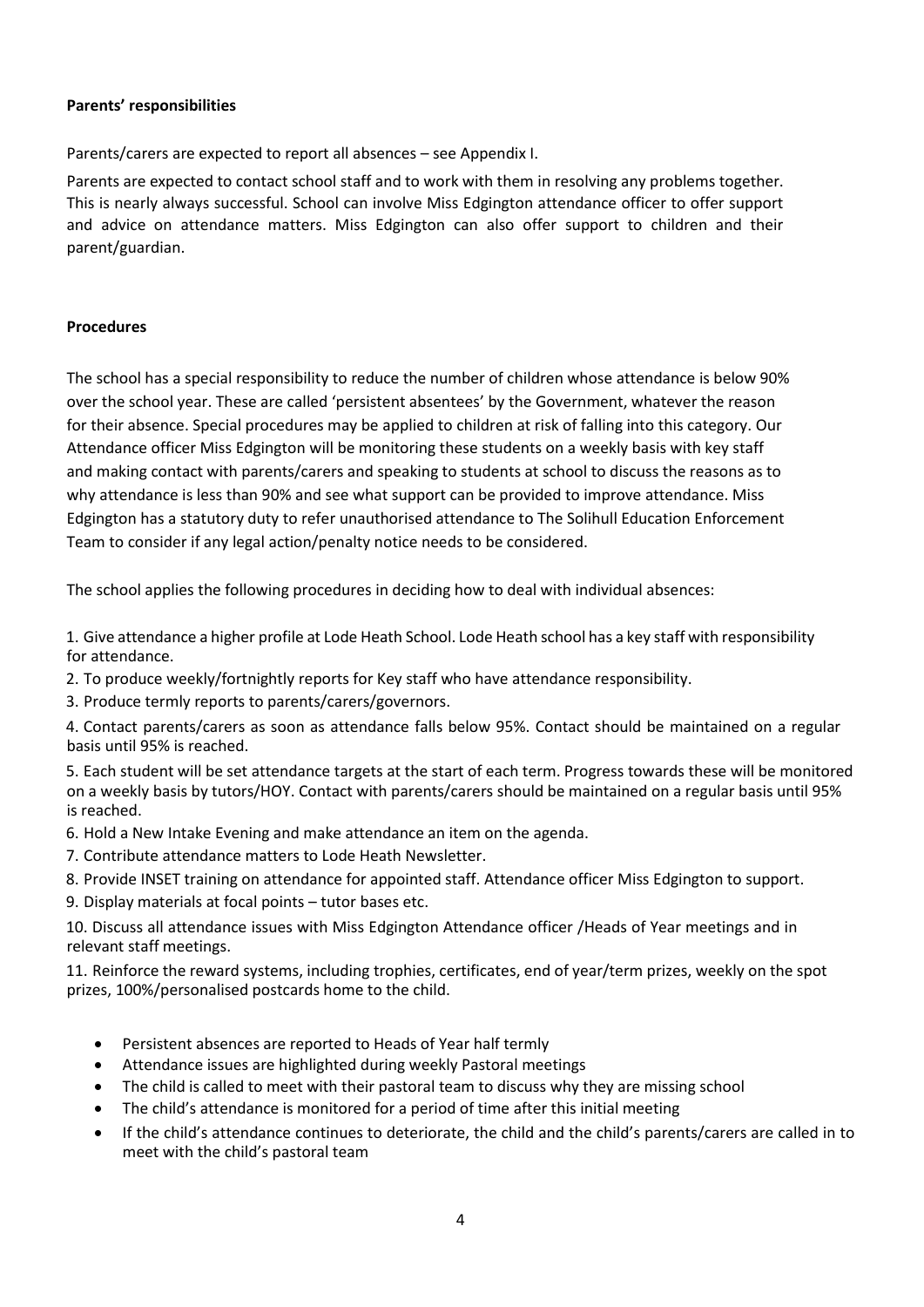- A clear and frank understanding must be reached as to the reasons for the child's absence. Strategies will be proposed to help improve and monitor attendance, for example, the child might be asked to sign in at their Pastoral Office every morning; supervised learning can take place; changes may be made to room plans or timetables, etc.
- A further deterioration in attendance will result in a second meeting with parents/carers and the implementation of a Parenting Contract which will cover an agreed period of time. The Contract is signed by both Lode Heath and the child's parents/carers and failure to make improvements will result in the final course of action:
- The school will refer all persistent absentees to Miss Edgington Attendance officer, who will consider making a referral to The Solihull Education Enforcement team to consider issuing a fixed penalty notice.

# **Lode Heath's procedures to for maintaining registers including the procedures for marking registers**:

| Procedure                                                                                                                                                                                                                                                                                                                                                                                                                                                                                                                                                                                    | Person responsible                                                         |
|----------------------------------------------------------------------------------------------------------------------------------------------------------------------------------------------------------------------------------------------------------------------------------------------------------------------------------------------------------------------------------------------------------------------------------------------------------------------------------------------------------------------------------------------------------------------------------------------|----------------------------------------------------------------------------|
| 1. Registers must be taken at the start of the morning                                                                                                                                                                                                                                                                                                                                                                                                                                                                                                                                       | <b>Form Tutor</b>                                                          |
| session and at the start of the afternoon session                                                                                                                                                                                                                                                                                                                                                                                                                                                                                                                                            |                                                                            |
| 2. On each occasion a school must record whether a                                                                                                                                                                                                                                                                                                                                                                                                                                                                                                                                           | <b>Form Tutor</b>                                                          |
| child was present, absent, or late.                                                                                                                                                                                                                                                                                                                                                                                                                                                                                                                                                          |                                                                            |
| 3. Students can only be marked present if they are in                                                                                                                                                                                                                                                                                                                                                                                                                                                                                                                                        | <b>Form Tutor</b>                                                          |
| the room when the register is called.                                                                                                                                                                                                                                                                                                                                                                                                                                                                                                                                                        |                                                                            |
| 3. Spaces must not be left in the register                                                                                                                                                                                                                                                                                                                                                                                                                                                                                                                                                   | <b>Form Tutor</b>                                                          |
| 4. All students should be in their form group and seated by<br>8.45am for morning registration. The morning register will close<br>at 9.00am. (Children arriving at school after 8.45am will be<br>marked late) Children arriving after 9am need to sign in the main<br>office (and will be marked late).                                                                                                                                                                                                                                                                                    | The student                                                                |
| 5. Students can only exit the premises through the Main<br>Reception area. Only students being collected or given<br>permission by the office following communication with a<br>Parent/guardian for an appointment will be permitted to leave.<br>Teachers will alert the Attendance Officer when a child is missing<br>from their lesson. The Attendance Officer will then investigate the<br>whereabouts of the student by contacting other staff and<br>initialising a search of the premises. If a child remains missing,<br>parents/carers and the local PCSO/Police will be contacted. | The parent/carer &<br>the student<br><b>Teachers</b><br><b>Deputy Head</b> |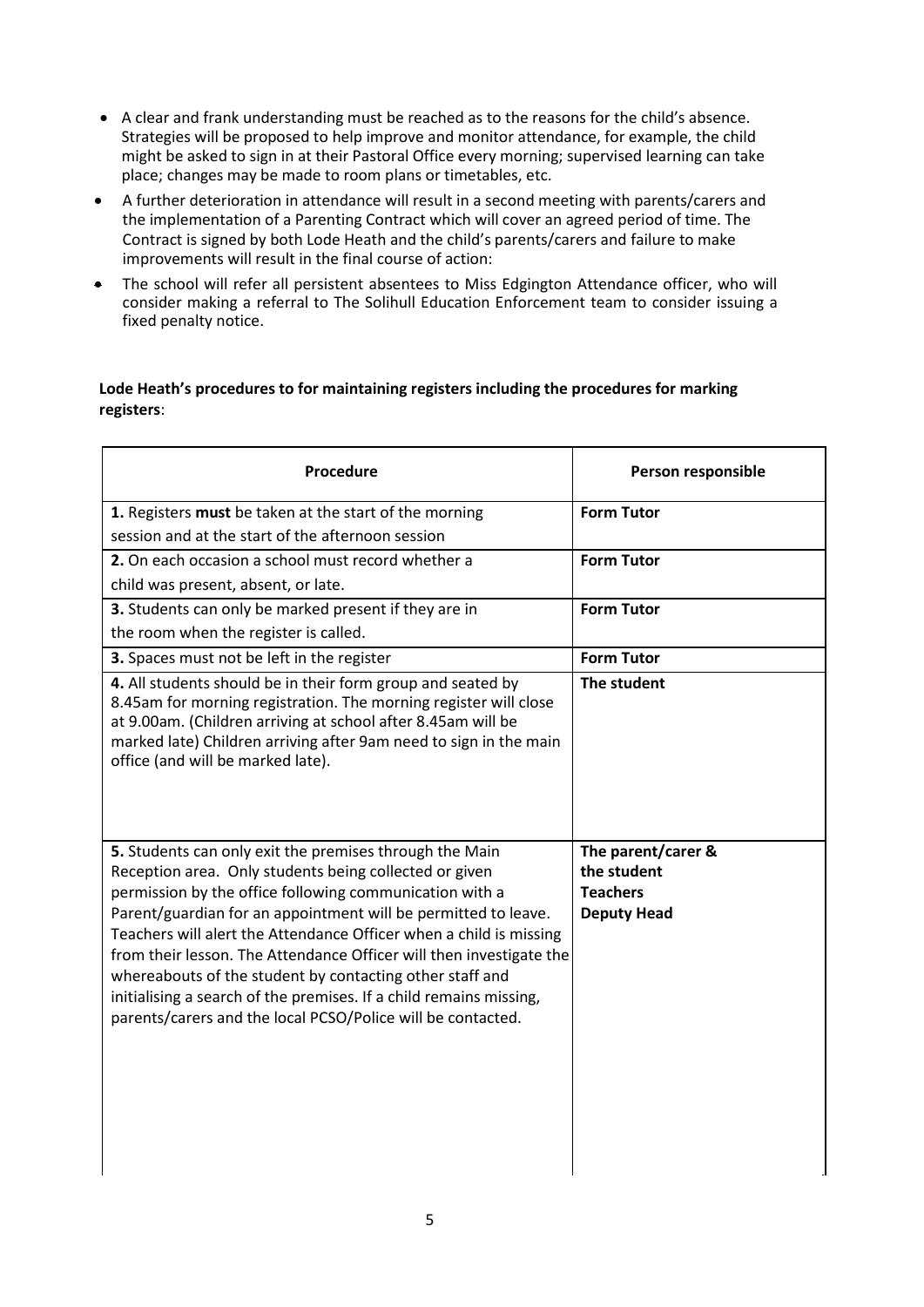Every half a day of absence from school has to be classified by the school as either authorised or unauthorised. Authorised absence is where the Headteacher has either given approval in advance for a student of compulsory school age to be away or has accepted an explanation offered afterwards as satisfactory justification for absence. All other absences, including persistent lateness, must be treated as unauthorised.

Absence can only be authorised by a person designated to do so or by the Headteacher. [see the Education (Student Registration) (England) Regulations 2006 (SI No. 2006/1751) – Reg 7(1)].

Lode Heath has procedures in place to resolve unexplained absences within two weeks.

Attendance registers may be kept manually or electronically.

School complies with and uses the DFE compulsory national attendance codes

# **Strategies for Improving Attendance and Lateness**

Students are informed that poor attendance, i.e., below 90% is measured every half term and persistent lateness, i.e., more than six lates in an academic year, could mean that they are not eligible for school trips and events. Each case will be assessed on an individual basis and extenuating circumstances will be taken into consideration.

#### **How the Attendance officer and Head of Year can help**

If difficulties cannot be sorted out in this way an attendance action plan can be put into place (agreed targets of attendance, weekly review with the child, regular communication with parents and the use of attendance panels). Difficulties can be resolved by meeting with your child's pastoral team, talking through problems and proposing strategies to help improve attendance, the school may offer parents a formal Parenting Contract, or refer the child to the Attendance officer, Head of Year or AMAT Welfare Officer. The Attendance officer, Head of Year or AMAT Welfare Officer will also try to resolve the situation by agreement wherever possible but, if other ways of trying to improve the child's attendance have failed, the Attendance officer has a statutory duty to refer the matter to Solihull Education Enforcement Team who can use legal proceedings if required, including Penalty Notices (fines) or prosecution.

Alternatively, parents/carers or students may wish to contact the Attendance Officer (Miss Edgington) or Head of Year themselves to ask for help or information on 0121 704 1421.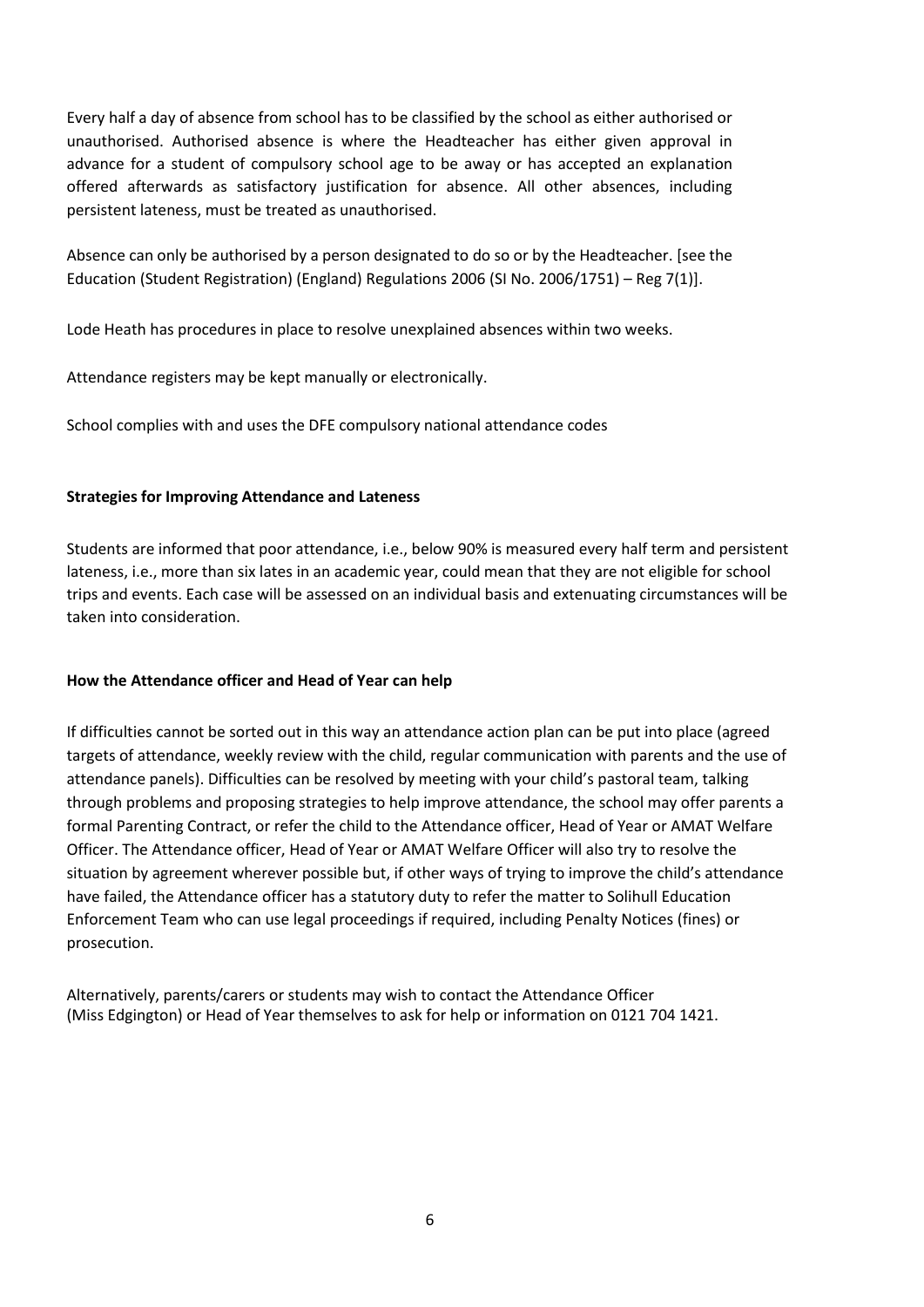# **Working in partnership with parents**

# **Absence:**

If a child is absent from school parents should contact the school on the first day of absence by 9am and maintain contact with the school throughout the absence.

When your child is not at Lode Heath - for any reason - it is important that we know of their whereabouts primarily for safety reasons. It is for this reason, that Lode Heath has a dedicated phone line for reporting your child's absence. Absence can include a full or partial day and can be due to illness, medical/dental appointments, holidays, external music exams, funerals, college interviews, etc. Our view is that if your child is not on the premises, then they are missing, it is then your responsibility to report the reason for this. Your child's attendance record will then be coded properly to reflect this.

An absence should be reported on the **first day** of absence, **before 9am**. The number for the Absence Line is 0121 7041421, menu option 1. Please refrain from sending text messages to this number. If the absence continues for more than one day, you must call daily. The Absence Line will ask you to say (1) your child's name, (2) your child's form and (3) the reason for absence. You can also report an absence by email o[n](mailto:%20absence@lodeheath.org.uk.)  [absence@lodeheath.org.uk.](mailto:%20absence@lodeheath.org.uk.) Upon return, your child must bring with them a note to confirm/further explain the reason for their absence.

If your child has to leave during the course of the day, for any reason other than unexpected illness, the teacher will expect to see an appointment card or letter from a parent/guardian. Permission will then be sought from a senior member of staff and your child must then be collected by a parent/guardian and signed out in the 'Signing in and Out Book' in Reception. It is very important that you sign this book.

Upon return to Lode Heath, the child must be signed back in in the same book again.

If your child becomes unexpectedly ill during the day, then you will be informed, and they must be collected by a parent/guardian and the Signing In and Out Book filled in. If they are still unwell the following day, then you must call the Absence Line to report this.

It should be pointed out, that if you take your child away from Lode Heath during term time for a family holiday, this will be treated as an "unauthorised absence".

In the event of a family funeral, a child's absence will be authorised for 1 day. If more than 1 day is required, for example the funeral is some distance away, then you must write to the Headteacher to confirm this.

In the event of an unexplained absence, we will have to contact a parent/guardian (or person listed on the child's contact list) to ask why your child is not at Lode Heath. If we are unable to get hold of anyone, your child's record will show an "unauthorised absence".

#### **Reasons for Authorised Absence**

It is not possible for the school to authorise absences for shopping, looking after other children, minding the house, birthdays, day trips etc. Leave may, however, be granted in an emergency or for genuine pastoral reasons (e.g. after the death of close relative).

Parents/carers are asked to make routine medical and dental appointments outside school time. Where such appointments in school time are unavoidable, staff should be informed (in advance if at all possible). A 'present' mark can still be awarded if the child attends for as much of the session as they can. It is always better to attend for some of the time, rather than missing the whole day.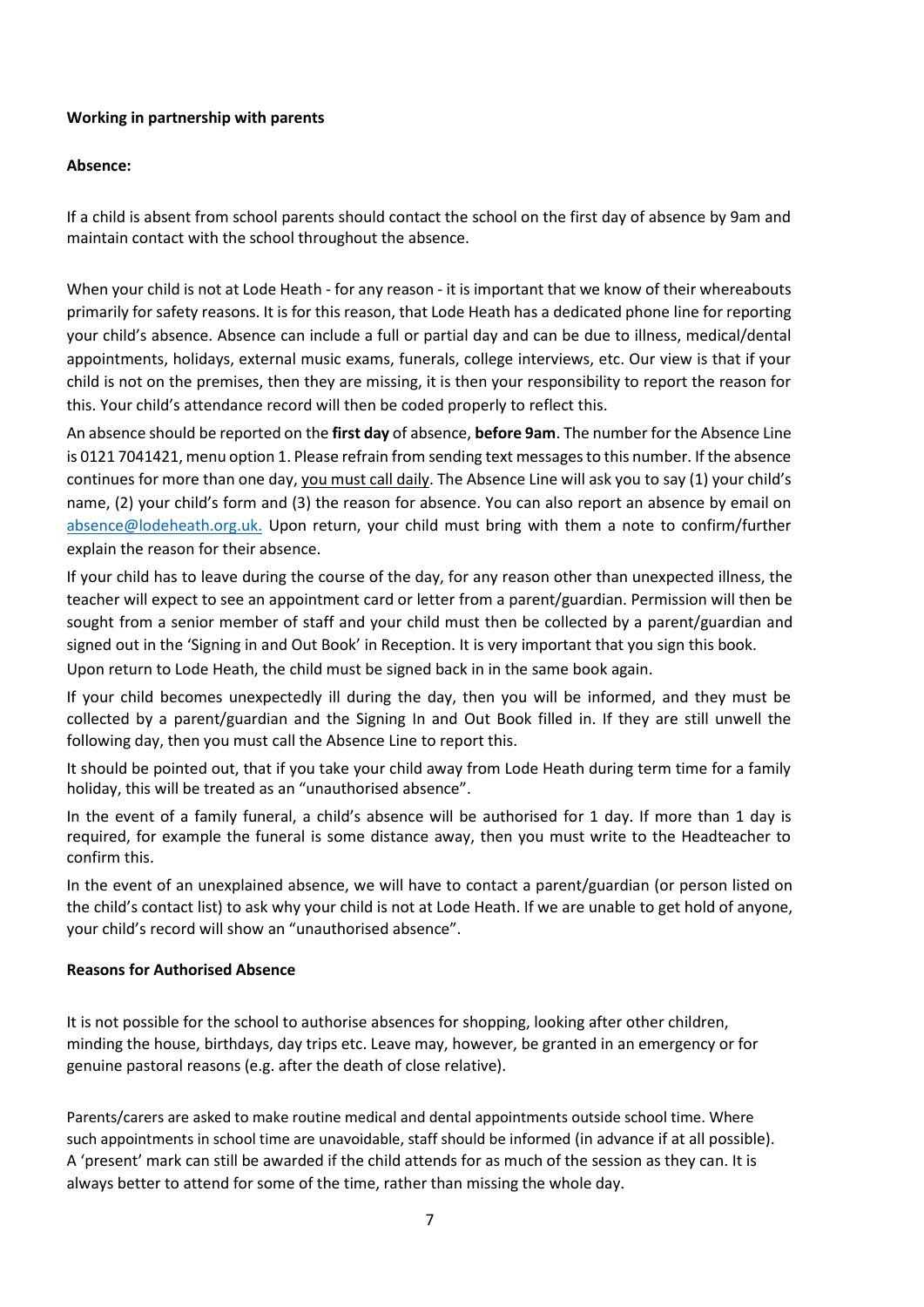# **Illness:**

Not every illness needs to keep your child from school. If you keep your child away from school, be sure to inform the school **DAILY** before 9am. Use common sense when deciding whether or not your child is too ill to attend school. Ask yourself the following questions:

- Is my child well enough to do the activities of the school day? If not, keep your child at home.
- Does my child have a condition that could be passed on to other children or school staff? If so, keep your child at home.
- Would I take a day off work if I had this condition? If so, keep your child at home.
- Children with diarrhoea and/or vomiting should be kept off school until at least 48 hours after their symptoms have gone. Most cases of [diarrhoea and vomiting in children](http://www.nhs.uk/Conditions/Rotavirus-gastroenteritis/Pages/Introduction-OLD.aspx) get better without treatment, but if symptoms persist, consult your GP.

It is Lode Heath's decision whether to accept a reason for a child's absence and whether to authorise that absence. In the majority of cases a parent/carer note explaining that their child was ill can be accepted without question or concern. In exceptional circumstances further evidence of a child's illness may be requested

However, we can challenge parent/carers' statements or seek additional evidence, e.g., doctor's note, if they have any concerns regarding a child's attendance.

High levels of absence due to illness will be brought to the attention of the attendance lead (EWO) and the Head of Year.

#### **The types of scenarios when medical evidence may be requested include:**

- Attendance is less than 90%
- There are frequent odd days absences due to reported illness
- The same day of the week is taken off over a period of time
- The same reasons for absence are frequently repeated
- Where there is a particular medical problems and school may need evidence to seek additional support/provide support

#### **Who is responsible?**

The people responsible for attendance matters in this school are:

- Mr Nicholas Burke, Senior Assistant Headteacher
- Mr Amer Mohammed (for SEN students) SENCO
- Miss Sophie Edgington, Attendance Officer (for reporting)
- Mrs Suki Bains, AMAT Welfare Officer

The school has a legal duty to promote good attendance. Equally, parents have a duty to make sure that their children attend regularly. School staff are committed to working closely with parents/carers as the best way to ensure as high a level of attendance as possible. Please work with us.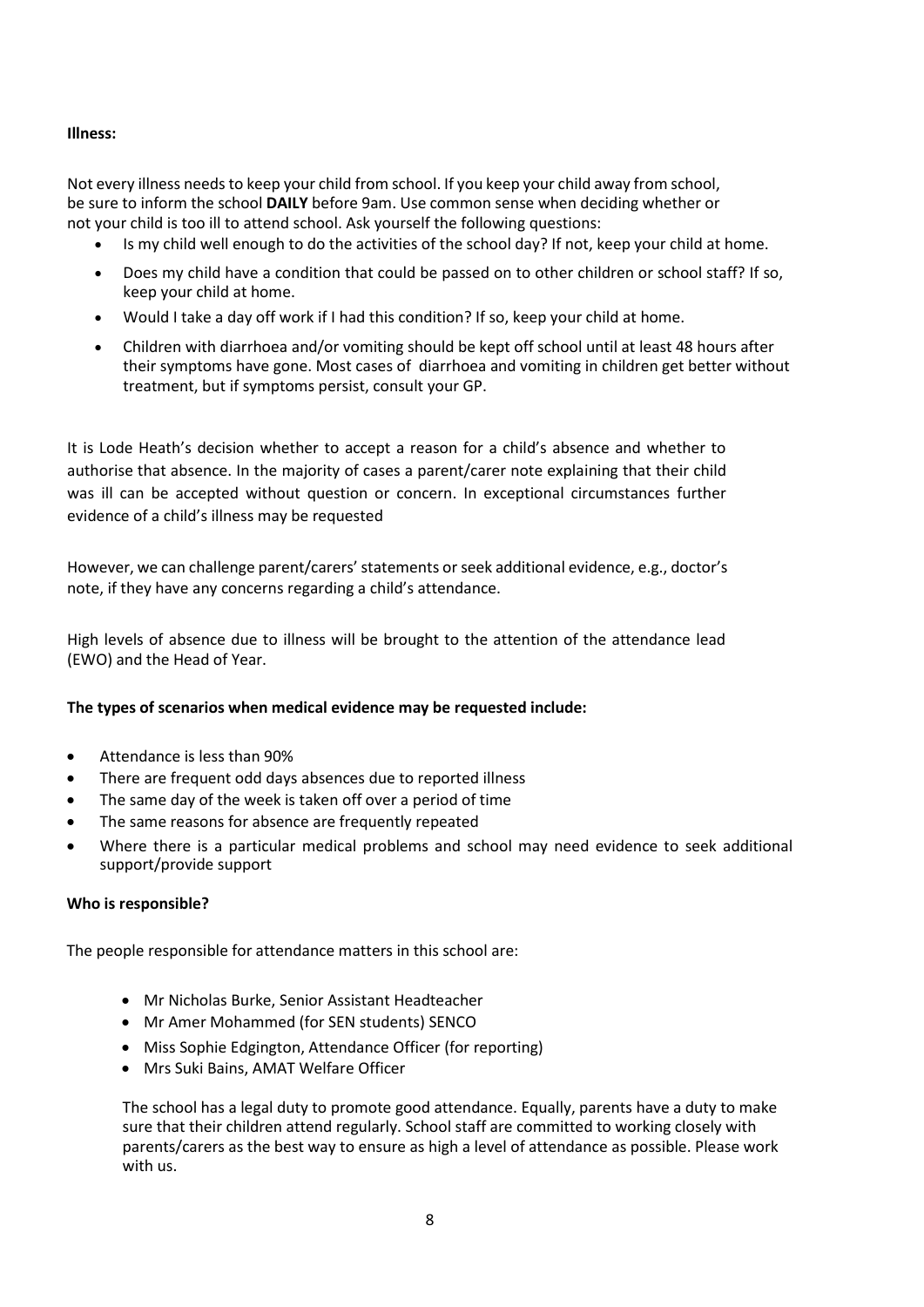#### **Requests for leave of absence (exceptional circumstances)**

*The Education (Student Registration) (England) (Amendment) Regulations 2013* have amended Regulation 7 of the 2006 Regulations to prohibit the proprietor of a maintained school granting leave of absence to a student except where an application has been made in advance and the proprietor considers that there are exceptional circumstances relating to the application.

#### **Procedure for requesting a planned absence**

- All leave of absence requests will be unauthorised unless the circumstances are exceptional. A parent/guardian should complete an Absence Request Form [\(Appendix 4](#page-18-0)) and submit this to the school at least two weeks prior to the date required. School will respond to the request within two weeks. If school is aware of any language difficulties that may preclude a request form being completed appropriate support will be offered to the parent/guardian.
- DFE guidelines make clear that leave of absence during term-time should be regarded as exceptional. An example that can be given is that during 2012 London Olympics all police leave was cancelled. As a result, for that specific timeframe it was agreed that requests for leave for the children of Police officers affected by the cancellation of their leave would be treated as exceptional.
- If a parent/guardian considers they require their child to have a leave of absences for exceptional circumstances they should complete the Absence Request Form which can be obtained from the school office [\(Appendix 4](#page-18-0)). There is a requirement that parent/carers provide evidence of the exceptional circumstance and may be required to meet with the Head teacher.
- Where the Head teacher is satisfied that there **are** exceptional circumstances to warrant the request of the leave of absence but has additional concerns such as the timing of the absence, parents/carers will be asked to reconsider based on these concerns
- If the Head teacher deems that the reasons for the request are exceptional and authorises the absences a letter confirming that the request has been authorised will be sent to the parent/guardian *( Appendix 5: model pro forma*).
- If the Head teacher deems that the reasons are not exceptional, and the leave of absence will not be authorised. A letter informing the parents of this decision for each child and warning of the legal implications of the absence been taken will be sent to each parent. The letter provided in this guidance (appendix 6) must be used.
- If once notified in writing of the decision to unauthorise the leave of absence, the absence is taken it will be marked as an unauthorised absence on the student's register. The absences will be referred immediately to the Education Enforcement Team by the attendance lead (EWO) by forwarding all the relevant paperwork for consideration and could result in the issue of a fixed penalty notice.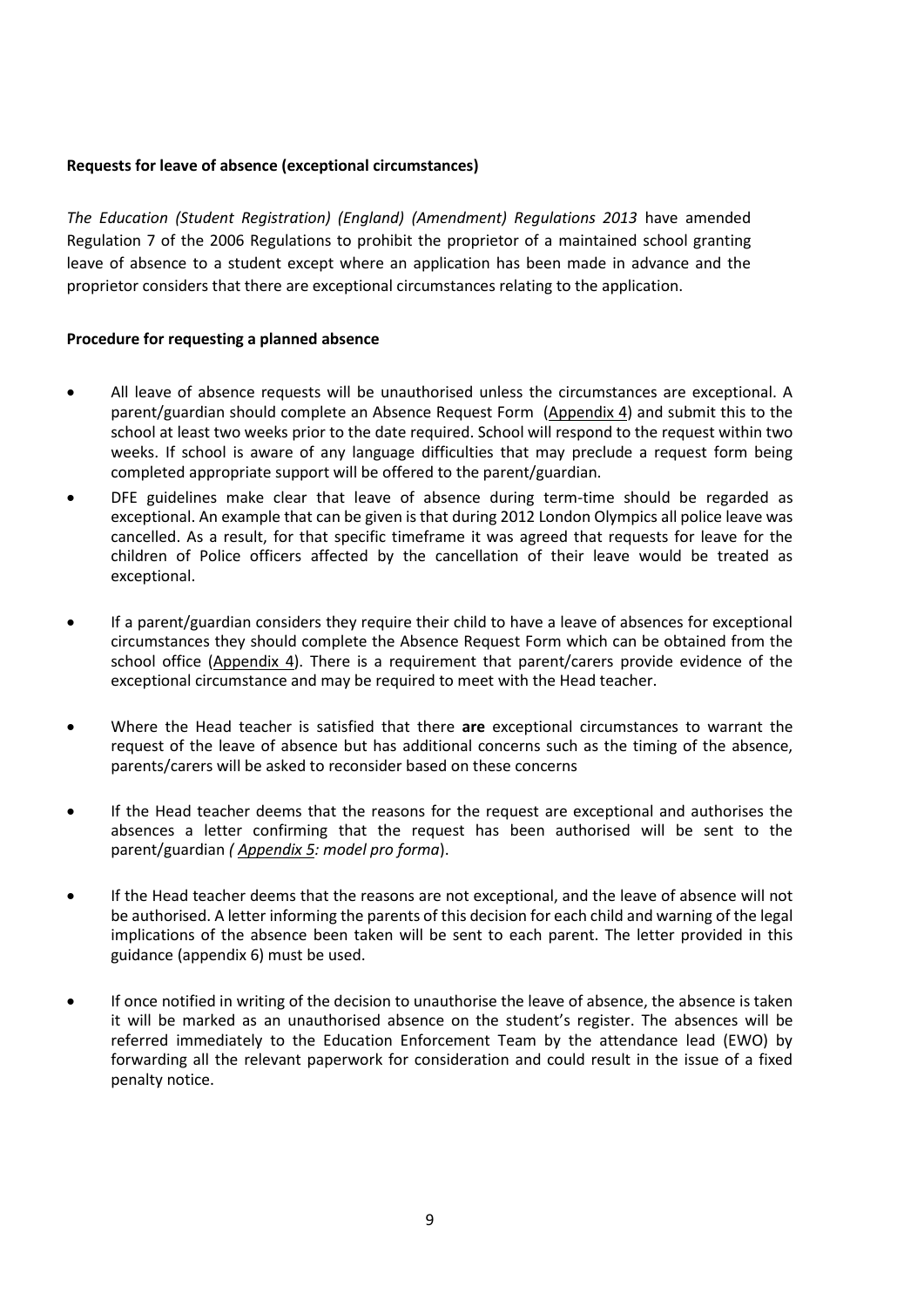#### **Other reasons for absences:**

Other reasons for absence must be discussed with the school each time, notes will not necessarily be accepted as providing valid reasons.

The school will follow DFE guidance and not authorise absences for shopping, birthdays, or child minding.

Examples of authorised absence may include days of religious observance, for example, we authorise one day for Eid celebrations; Illness; medical appointments; family funeral; wedding of parent or sibling.

Parents are advised to make appointments for dentist/doctor or optician outside of school hours where possible. Where this is not possible afternoon appointments are preferable.

#### **Parents can support regular school attendance by:**

- Making sure their child leaves for school with plenty of time to arrive on time.
- Supporting and encouraging their child by attending parents' evenings and other events.
- Contacting the school to discuss any concerns regarding their child's attendance.
- Working partnership with the school to resolve any issues that are impacting on their child's attendance.

#### **Lateness**

A student arriving late may seriously disrupt not only his/her continuity of learning, but also that of others. If your child is late, they must sign in late and record the time of arrival. Arriving late, without a valid reason **and** note, will result in a 30-minute detention the following afternoon. Please ensure that your child/children arrive on time for morning registration which is at 8.45am.

Arriving after 10.30am without a valid reason and note will result in an unauthorised mark (O code) which will affect your child's percentage attendance.

#### Routine Dental/Medical Appointments

You must avoid taking your child/children out for *routine* dental/medical appointments. If the children are late or taken out for routine visits, then this obviously causes disruption for the Academy and it breaks the continuity of the child's learning.

All planned lateness must be reported on the Absence Line by 9am.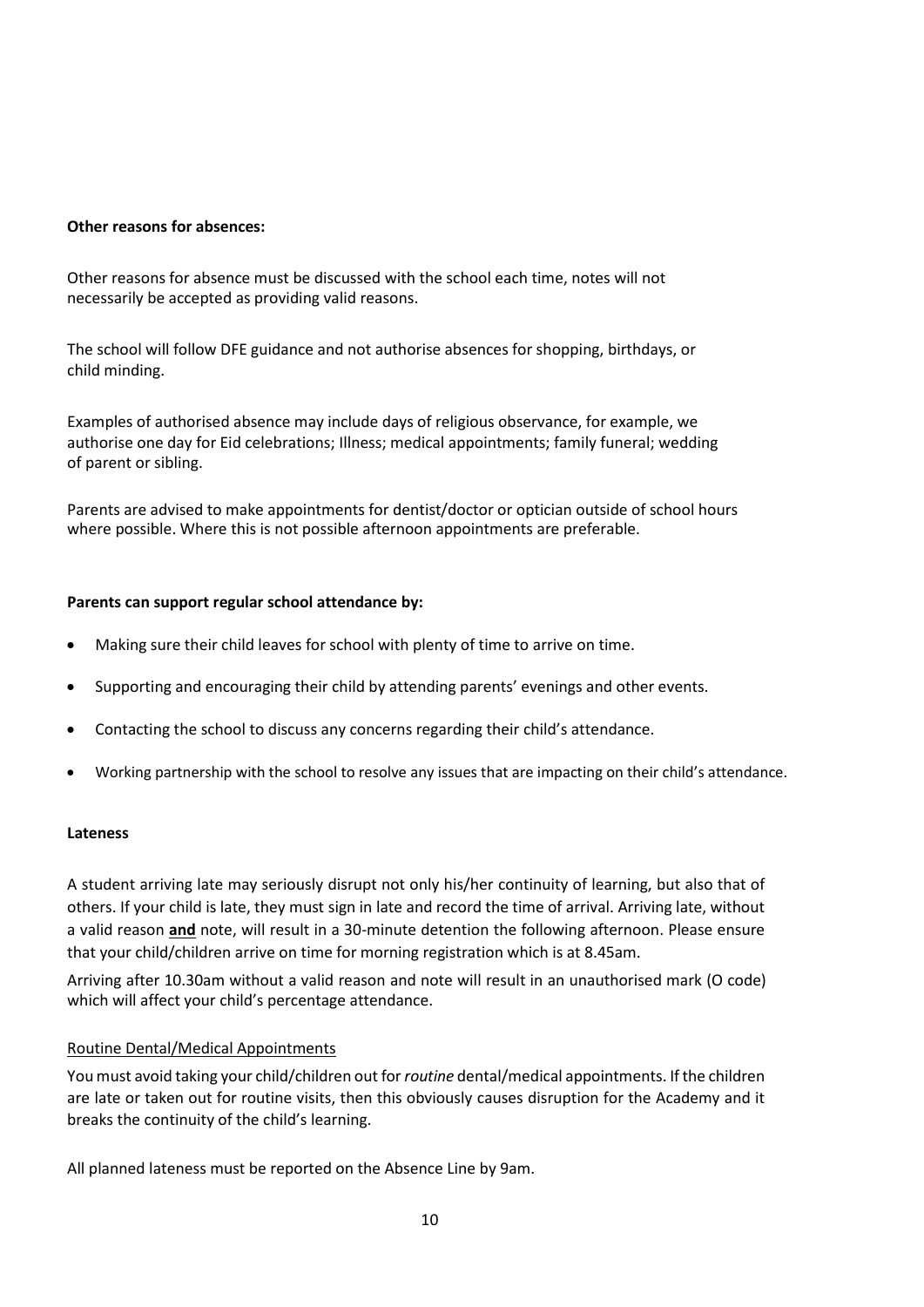**In summary, children must attend on time and be present in morning and afternoon registration to be given a present mark for the session.**

Where a student arrives misses form time without a valid reason, this will be classed as an unauthorised late and a same day detention issued.

School registration will close at 9:00am.

#### **Poor Attendance**

Those children whose attendance falls below national average will be closely monitored and further action considered. School will challenge the attitude of those students and parents/carers who give a low priority to attendance

All registers will be checked, and absences monitored on a regular basis.

Schools will analyse individual student data to identify quickly patterns of absence which cause concern and parents will be informed by the school where their child's attendance causes concern.

School has a clear and escalating approach to intervention where there are concerns regarding school attendance.

After school has attempted to address attendance issues with parents/carers, and if there is no improvement the Education Enforcement Team will be informed where the child's attendance remains a concern.

School has in place a system for enabling returning students to catch up on learning and re-integrate within the school.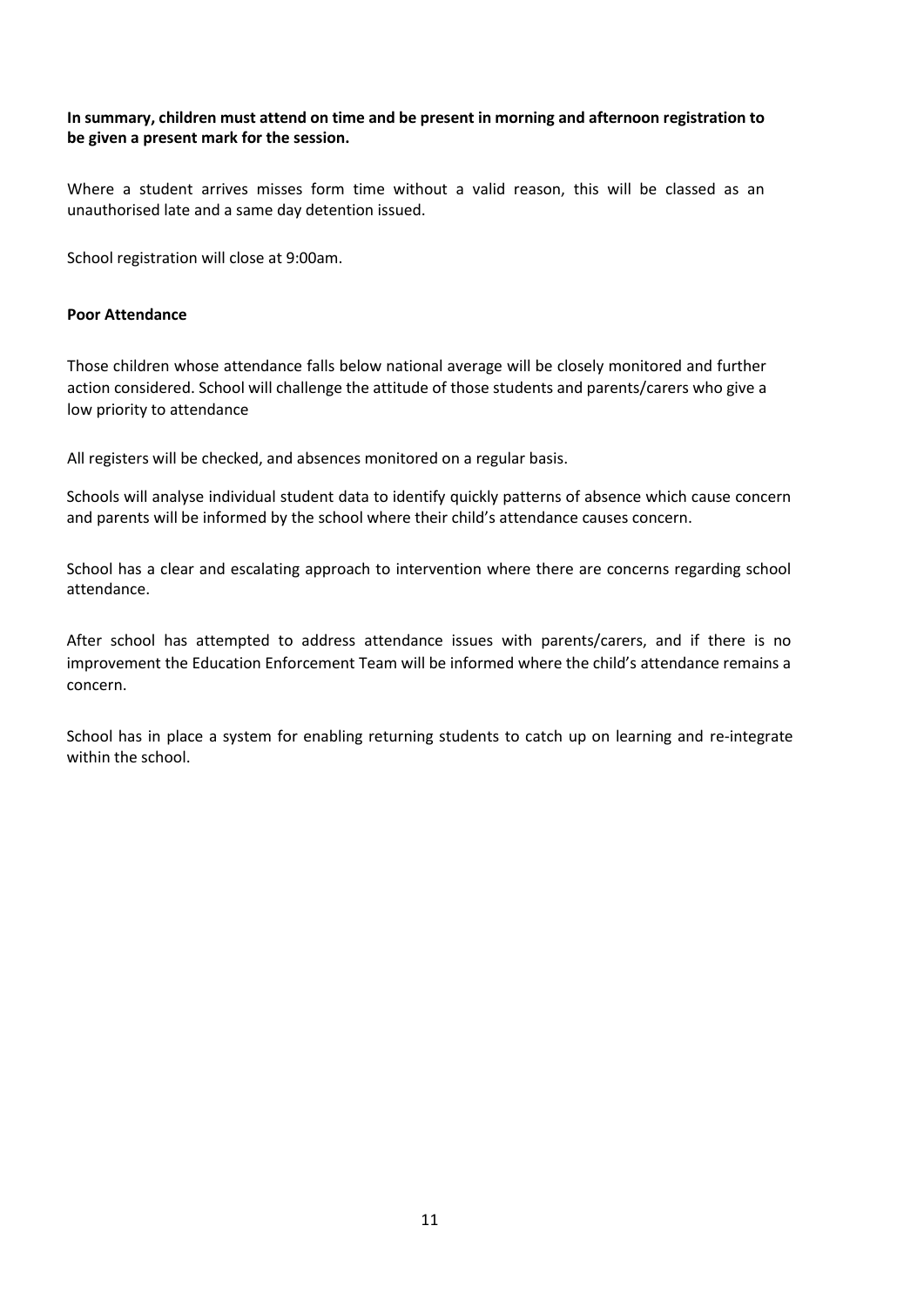<span id="page-11-0"></span>

| Role                            | <b>Responsibilities</b>                                                |
|---------------------------------|------------------------------------------------------------------------|
| <b>Schools Governors</b>        | Ensure compliance with relevant legislation (e.g. student<br>$\bullet$ |
|                                 | registration, attendance registers)<br>$\bullet$                       |
|                                 | Setting Attendance targets<br>$\bullet$                                |
|                                 | Reviewing school attendance<br>٠                                       |
|                                 | Agreeing and Reviewing School Policy<br>$\bullet$                      |
|                                 | Chairing attendance panels                                             |
| Head teacher                    |                                                                        |
| Deputy Head                     | Compliance with relevant legislation<br>$\bullet$                      |
|                                 | Putting into practice school policy                                    |
| Welfare and Attendance<br>leads | Authorising/unauthorising absences<br>$\bullet$                        |
|                                 | Leave of absence requests<br>$\bullet$                                 |
|                                 | Line management                                                        |
|                                 | Contact with parents: overview of clear and escalating                 |
|                                 | interventions<br>$\bullet$                                             |
|                                 | Responsibility for links with Education Enforcement Team<br>$\bullet$  |
|                                 | Planning and attendance at attendance panels                           |
|                                 | recording and evaluation of interventions                              |
|                                 | Data analysis<br>٠                                                     |
|                                 | Promoting school attendance                                            |
|                                 | Management of reward scheme                                            |
|                                 | <b>Student Profiles</b><br>$\bullet$                                   |
| Attendance Officer              | First day calling<br>$\bullet$                                         |
|                                 | Late arrivals<br>$\bullet$                                             |
|                                 | Maintaining registers<br>$\bullet$                                     |
|                                 | Late arrivals<br>$\bullet$                                             |
|                                 | Attendance targeting<br>٠                                              |
|                                 | Process for clearing registers<br>$\bullet$                            |
|                                 | Day to day responsibility for escalating approach<br>$\bullet$         |
|                                 | Day to day responsibility for escalating approach                      |
| Class teachers                  | Marking registers<br>$\bullet$                                         |
|                                 | Promoting importance of regular schools' attendance<br>$\bullet$       |
|                                 | Providing early warning of attendance concerns<br>٠                    |
|                                 | Positive role modelling                                                |
|                                 | Following policy and procedures                                        |

# **Lode Heath school Roles and Responsibilities for School Attendance**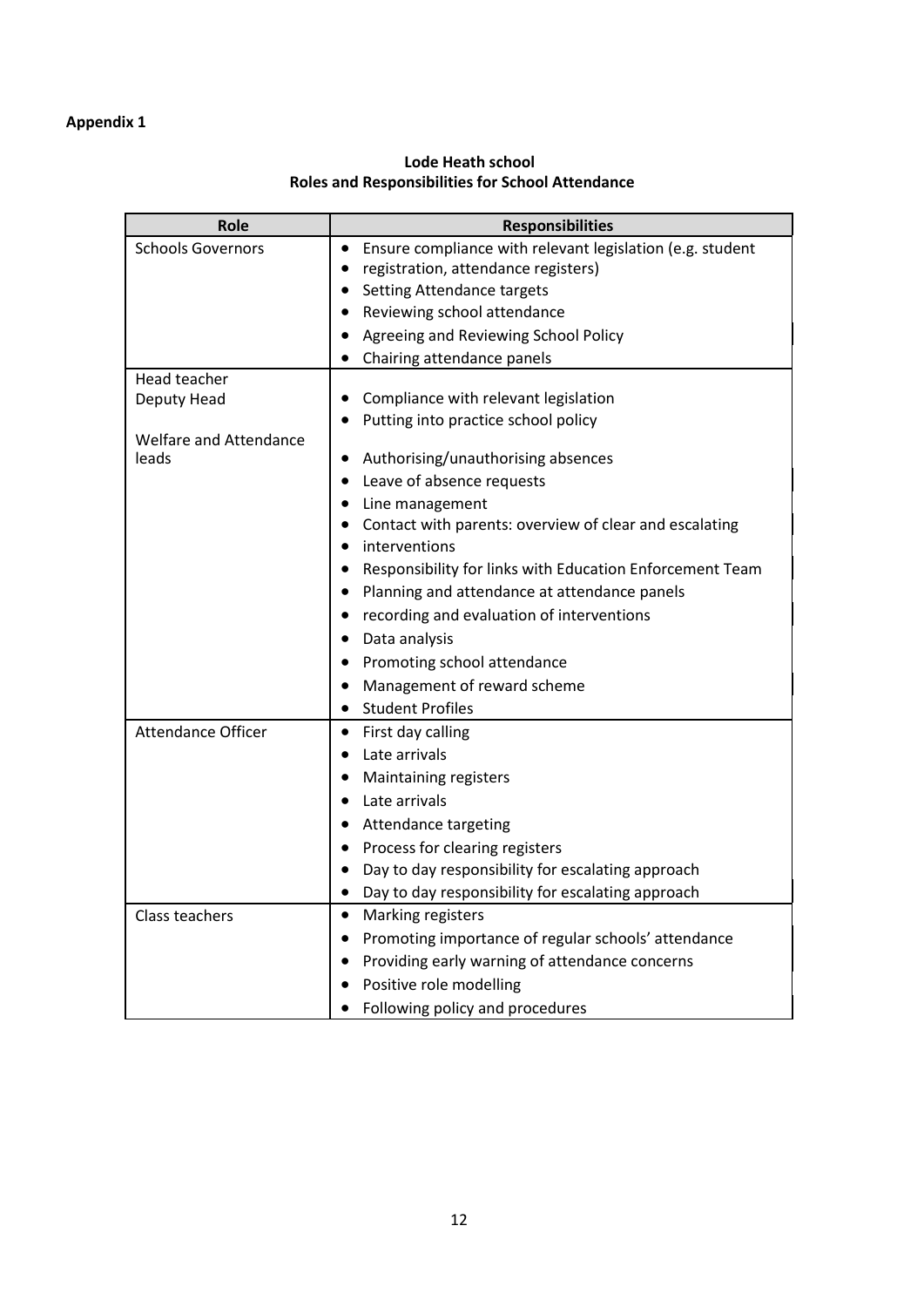# **Children missing from education pathway**

A child going missing from education is a potential indicator of abuse or neglect. Staff in education provision should follow the provision's procedures for dealing with children that go missing from education, particularly on repeat occasions, to help identify the risk of abuse and neglect, including sexual exploitation, and to help prevent the risks of their going missing in the future.

All children, regardless of their circumstances, are entitled to a full-time education which is suitable to their age, ability, aptitude, and any special educational needs they may have. Central to raising standards in education and ensuring all students can fulfil their potential, students need to attend regularly. Missing out on lessons leaves children vulnerable to falling behind. Children with poor attendance tend to achieve less in both primary and secondary school.

Local authorities have a duty to establish, as far as it is possible to do so, the identity of children of compulsory school age who are missing in their area.

All education providers should: -

- Promote good attendance and reduce absence, including persistent absence
- Ensure every student has access to full-time education to which they are entitled
- Act early to address patterns of absence
- Ensure parents perform their legal duty by ensuring their children of compulsory school age who are registered at school attend regularly
- Ensure all students are punctual to school and lessons
- Ensure they liaise with the named social worker where Children's Social Work are engaged with the child or family

#### **School Requirements**

The **law** requires schools to have an admission register and an attendance register. All students must be placed on both registers. Schools should use the national absence and attendance codes to record and monitor attendance and absence in a consistent way which complies with the regulations. They are also used for collection statistics through the School Census System. The codes are detailed in School Attendance (DfE, October 2014 -

Schools should promote good school attendance and put in place appropriate safeguarding policies, procedures and responses for children who go missing from education, particularly on repeat occasions. The local authority model attendance policy and attendance toolkit are useful resources to support this work.

It is essential that staff are alert to signs to look out for, and the individual triggers to be aware of, when considering the risks of potential safeguarding concerns, such as travelling to conflict zones, FGM, CSE, forced marriage.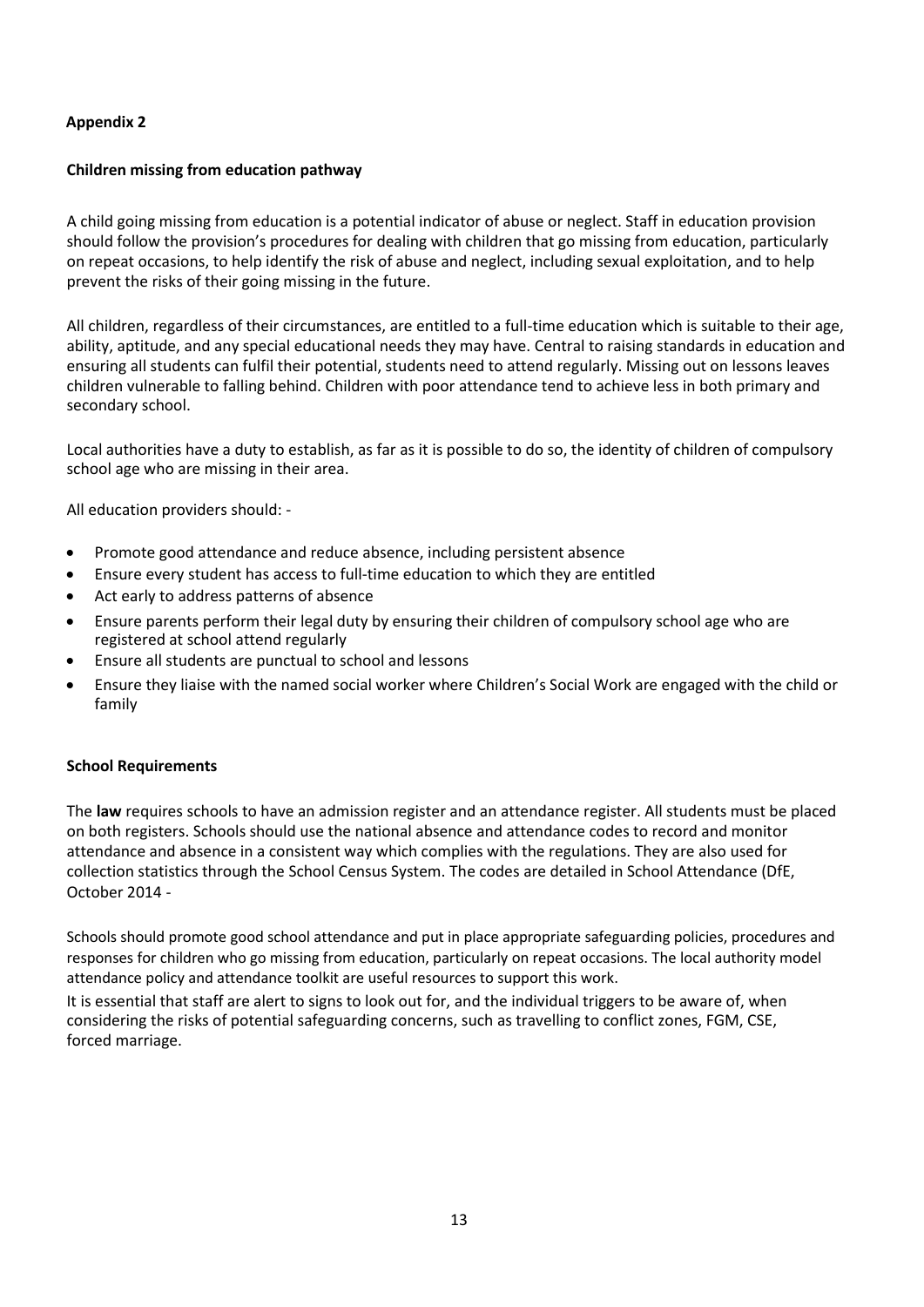# **Involving other agencies and signposting:**

All schools must inform the local authority of any student who fails to attend school regularly, or has been absent, without the school's permission for a continuous period of 10 school days or more, at such intervals as are agreed between the school and the local authority. [Email: educationwelfare@solihull.gov.uk](mailto:Email:%20%20educationwelfare@solihull.gov.uk) or telephone 0121 779 1737.

**Students at risk of harm/neglect** - Children may be missing from education because they are suffering from abuse or neglect. Where this is suspected schools should follow child protection procedures. If there is reason to suspect that a crime has been committed or the child's safety is at risk, the police should also be involved.

> **Solihull Children's Services:** MASH (0121) 788 4333 Out of Hours (EDT) (0121) 605 6060

**Solihull MBC LSCB procedures for Children who have Gone Missing from Home or Care** [http://solihulllscb.proceduresonline.com/chapters/p\\_ch\\_missing.html](http://solihulllscb.proceduresonline.com/chapters/p_ch_missing.html)

**Solihull MBC LSCB procedures** for Children Missing Education [http://solihulllscb.proceduresonline.com/chapters/p\\_safeguard\\_educ.html](http://solihulllscb.proceduresonline.com/chapters/p_safeguard_educ.html)

If the school do not know where the child (and family) are and have made reasonable enquiries (including liaising with the police and Social Services), they can refer to the Child Missing Education team for further checks and advice.

School Action: (1) Email address [childrenmissingeducation@solihull.gov.uk](mailto:childrenmissingeducation@solihull.gov.uk) Telephone: 0121 704 6145 (2) Complete CME notification form

#### **Families of members of the Armed Forces**

Families of members of the Armed Forces are likely to move frequently – both in UK and overseas and often at short notice. Schools and local authorities should contact the MOD Children's Education Advisory Service (CEAS) on 01980 618244 for advice on making arrangements to ensure continuity of education for those children when the family moves.

# **Children of Gypsy, Roma, and Traveller (GRT) Families**

Research has shown that many children from these families can become disengaged from education, particularly during the secondary school phase. Students are particularly vulnerable at transition from primary to secondary where a GRT student leaves school without identifying a new destination school. Schools should inform the CME team as soon as they become aware that a secondary school application will not be made for a GRT student. Although many are settled, some GRT families move regularly, and their children can be at increased risk of missing education. Schools should work with families to minimise disruption to GRT students' education, for example if the family need to travel in order to work, they should be supported to dual register with other schools.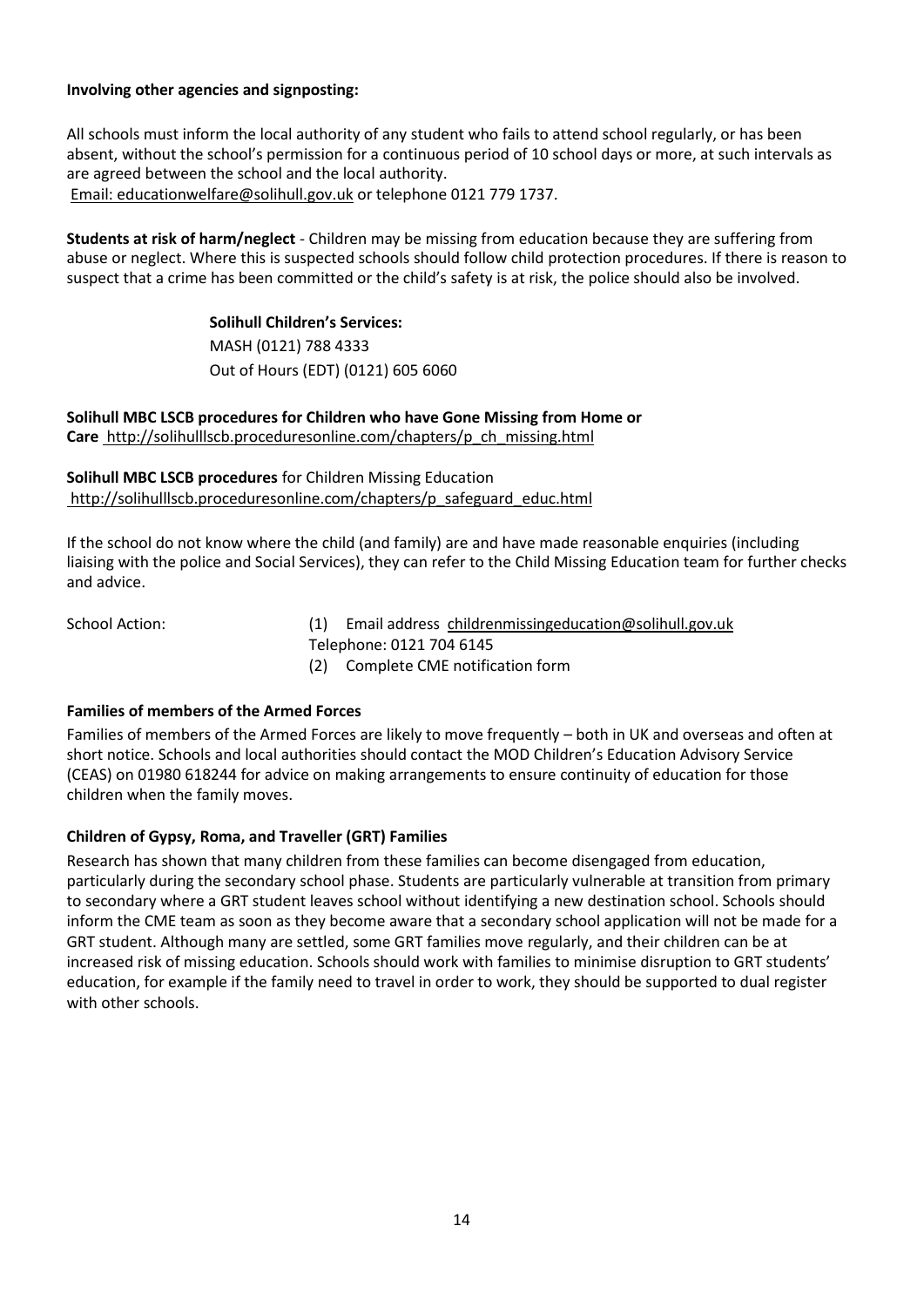# **Persistent Absence**

The definition of persistently absent (PA) student as set by the DFE is a student with 10% or more absence (90% or less attendance). The table below, derived from the census guidance, gives an indication of the minimum number of sessions a student would miss by each half term to be classed as PA.

| Half-term           | 10%        |
|---------------------|------------|
| Half-term 1         | 7 or more  |
|                     | sessions   |
| Half-term 1-2       | 14 or more |
| (autumn term)       | sessions   |
| Half-term 1-3       | 20 or more |
|                     | sessions   |
| Half-term 1-4       | 25 or more |
| (autumn term and    | sessions   |
| spring term         |            |
| combined)           |            |
| Half-term 1-5       | 31 or more |
|                     | sessions   |
| Half-term 1-6 (full | 38 or more |
| academic year)      | sessions   |

A student profile template which will support schools to identify the issues impacting on PA students and detail actions to be taken is available on the Solihull MBC attendance toolkit

# **Solihull Local Authority Penalty Notice Code of Conduct**

- 1 Where a request for **leave of absence** has been made and the school have sent written notification to parents/carers that the absence will be unauthorised **a penalty notice** will be issued where **the trigger of 10 sessions** of unauthorised absence is met.
- 2 In all other cases of unauthorised absence accrued over time, a **Warning letter** will be issued by the SMBC Enforcement Team prior to a penalty notice. The trigger for a warning letter will be at **least 10 sessions** of unauthorised absence.

A penalty notice may be issued, subsequent to a Warning Letter, if there are a **further five sessions** or more unauthorised absences.

Relevant paperwork can be found a[t](https://extranet.solgrid.org.uk/schoolissues/BehaviourAttendance/GPGATPS)  <https://extranet.solgrid.org.uk/schoolissues/BehaviourAttendance/GPGATPS>

Education Enforcement Team contact details: Email[: educationwelfare@solihull.gov.uk](mailto:educationwelfare@solihull.gov.uk) Telephone: 0121 779 1737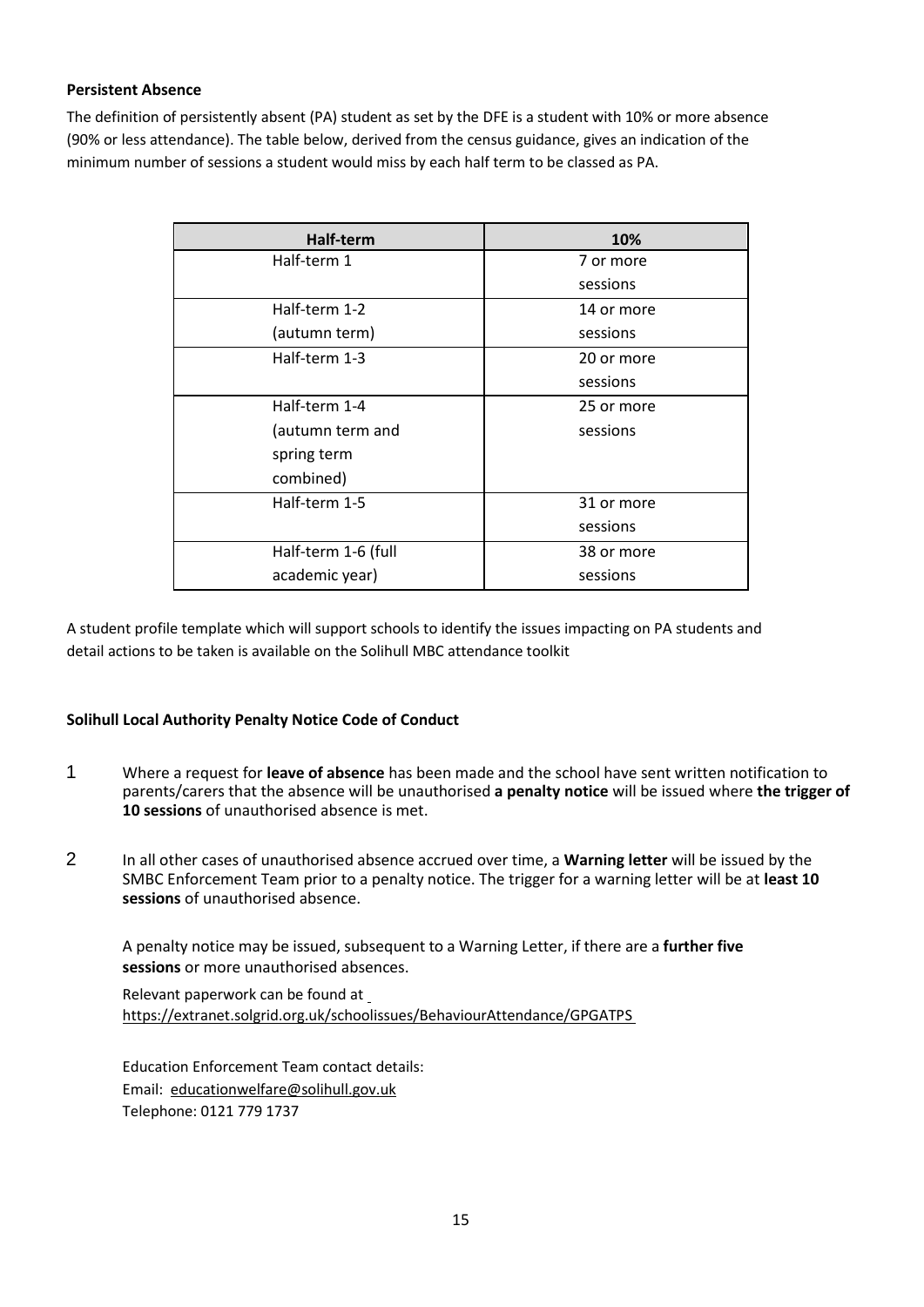# **Deletion of student from the admission register**

Schools must notify the local authority when they remove a student from roll in line with the Removing Students from Roll.

All schools must inform their local authority of any student who is going to be deleted from the admission register where they:

- have been taken out of school by their parents/carers and are being educated outside the school system, e.g.: elective home education (EHE). Schools must not seek to persuade parents to educate their children at home as a way of avoiding excluding the student or because the student has a poor attendance record
- have ceased to attend school and no longer live within reasonable distance of the school at which they are registered
- have been certified by the school medical officer as unlikely to be in a fit state of health to attend school before ceasing to be of compulsory school age, and neither he/she nor his/her parent has indicated the intention to continue to attend school after ceasing to be of compulsory school age
- are in custody for a period of more than four months due to a final court order and the proprietor does not reasonably believe they will be returning to school at the end of that period
- have been permanently excluded

# **Additional Guidance**

Guidance including an additional letter for when par[ents do not request a leave of absence but school become aware](https://extranet.solgrid.org.uk/schoolissues/BehaviourAttendance/GPGATPS/Family%20Holiday%20Requests%20FPN%20Schools%20Sept%202015%20EEO%20version%20(2a).doc)  they have taken a holiday in term time is available at

[https://extranet.solgrid.org.uk/schoolissues/BehaviourAttendance/GPGATPS/Family%20Holiday%20Requests%20](https://extranet.solgrid.org.uk/schoolissues/BehaviourAttendance/GPGATPS/Family%20Holiday%20Requests%20FPN%20Schools%20Sept%202015%20EEO%20version%20(2a).doc)  [FPN%20Schools%20Sept%202015%20EEO%20version%20\(2a\).doc](https://extranet.solgrid.org.uk/schoolissues/BehaviourAttendance/GPGATPS/Family%20Holiday%20Requests%20FPN%20Schools%20Sept%202015%20EEO%20version%20(2a).doc)

# **Resources, Guidance and Legislation on CME**

Removing Students from Roll: Guidance for Schools (SMBC, September 2011) <https://extranet.solgrid.org.uk/management/cme/Forms%20%20Policies/Forms/AllItems.aspx>

School attendance: Departmental advice for maintained schools, academies, independent schools, and local authorities (DfE, October 2014)

[https://www.gov.uk/government/uploads/system/uploads/attachment\\_data/file/361008/Advice\\_on\\_school\\_att](https://www.gov.uk/government/uploads/system/uploads/attachment_data/file/361008/Advice_on_school_attendance_sept_2014.pdf)  [endance\\_sept\\_2014.pdf](https://www.gov.uk/government/uploads/system/uploads/attachment_data/file/361008/Advice_on_school_attendance_sept_2014.pdf)

Ensuring a good education for children who cannot attend school because of health needs: Statutory guidance for local authorities (DfE, January 2013)

[https://www.gov.uk/government/uploads/system/uploads/attachment\\_data/file/269469/health\\_needs\\_guidanc](https://www.gov.uk/government/uploads/system/uploads/attachment_data/file/269469/health_needs_guidance__-_revised_may_2013_final.pdf)  e - revised may 2013 final.pdf

Exclusion from maintained schools, academies an[d student referral units in England: A guide for those with legal](https://www.gov.uk/government/uploads/system/uploads/attachment_data/file/269681/Exclusion_from_maintained_schools__academies_and_pupil_referral_units.pdf)  responsibilities in relation to exclusion (DfE, 2012)

[https://www.gov.uk/government/uploads/system/uploads/attachment\\_data/file/269681/Exclusion\\_from\\_maint](https://www.gov.uk/government/uploads/system/uploads/attachment_data/file/269681/Exclusion_from_maintained_schools__academies_and_pupil_referral_units.pdf)  ained schools academies and student referral units.pdf

SMBC Exclusions Document[s](https://extranet.solgrid.org.uk/management/exclusions/Shared%20Documents/Forms/AllItems.aspx) 

<https://extranet.solgrid.org.uk/management/exclusions/Shared%20Documents/Forms/AllItems.aspx>

Solihull MBC model attendance policy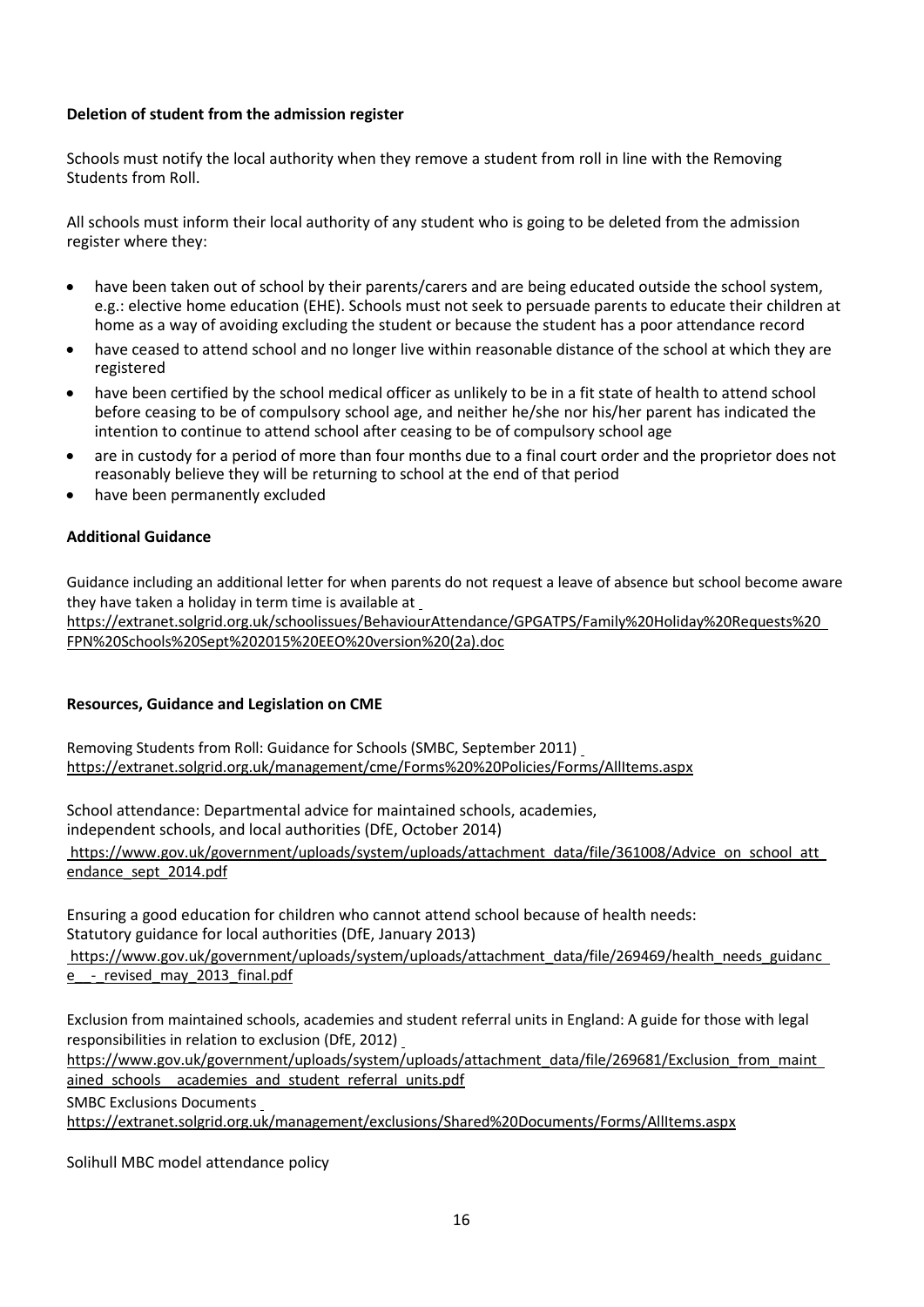<span id="page-16-0"></span>[https://extranet.solgrid.org.uk/schoolissues/behaviourattendance/Behaviour%20and%20Attendance%20Toolkit/](https://extranet.solgrid.org.uk/schoolissues/behaviourattendance/Behaviour%20and%20Attendance%20Toolkit/Forms/AllItems.aspx)  [Forms/AllItems.aspx](https://extranet.solgrid.org.uk/schoolissues/behaviourattendance/Behaviour%20and%20Attendance%20Toolkit/Forms/AllItems.aspx)

Solihull MBC attendance toolkit

[https://extranet.solgrid.org.uk/schoolissues/behaviourattendance/Behaviour%20and%20Attendance%20Toolkit/](https://extranet.solgrid.org.uk/schoolissues/behaviourattendance/Behaviour%20and%20Attendance%20Toolkit/Forms/AllItems.aspx)  [Forms/AllItems.aspx](https://extranet.solgrid.org.uk/schoolissues/behaviourattendance/Behaviour%20and%20Attendance%20Toolkit/Forms/AllItems.aspx)

Solihull MBC CME notification for[m](https://extranet.solgrid.org.uk/management/cme/Forms%20%20Policies/Forms/AllItems.aspx)  <https://extranet.solgrid.org.uk/management/cme/Forms%20%20Policies/Forms/AllItems.aspx>

Solihull MBC removing student from roll notification form <https://extranet.solgrid.org.uk/management/cme/Forms%20%20Policies/Forms/AllItems.aspx>

Keeping Children Safe In Education (2015) <https://www.gov.uk/government/publications/keeping-children-safe-in-education--2>

Children missing education: Statutory guidance for local authorities (DfE January 2015) https://www.gov.uk/government/uploads/system/uploads/attachment\_data/file/395138/Children\_missing\_educ\_ [ation\\_Statutory\\_guidance\\_for\\_local\\_authorities.pdf](https://www.gov.uk/government/uploads/system/uploads/attachment_data/file/395138/Children_missing_education_Statutory_guidance_for_local_authorities.pdf)

HMCI Advice Letter (July 2015) https://www.gov.uk/government/uploads/system/uploads/attachment\_data/file/444746/Advice\_letter\_ from HMCI on the latest position with schools in Birmingham and Tower Hamlets.pdf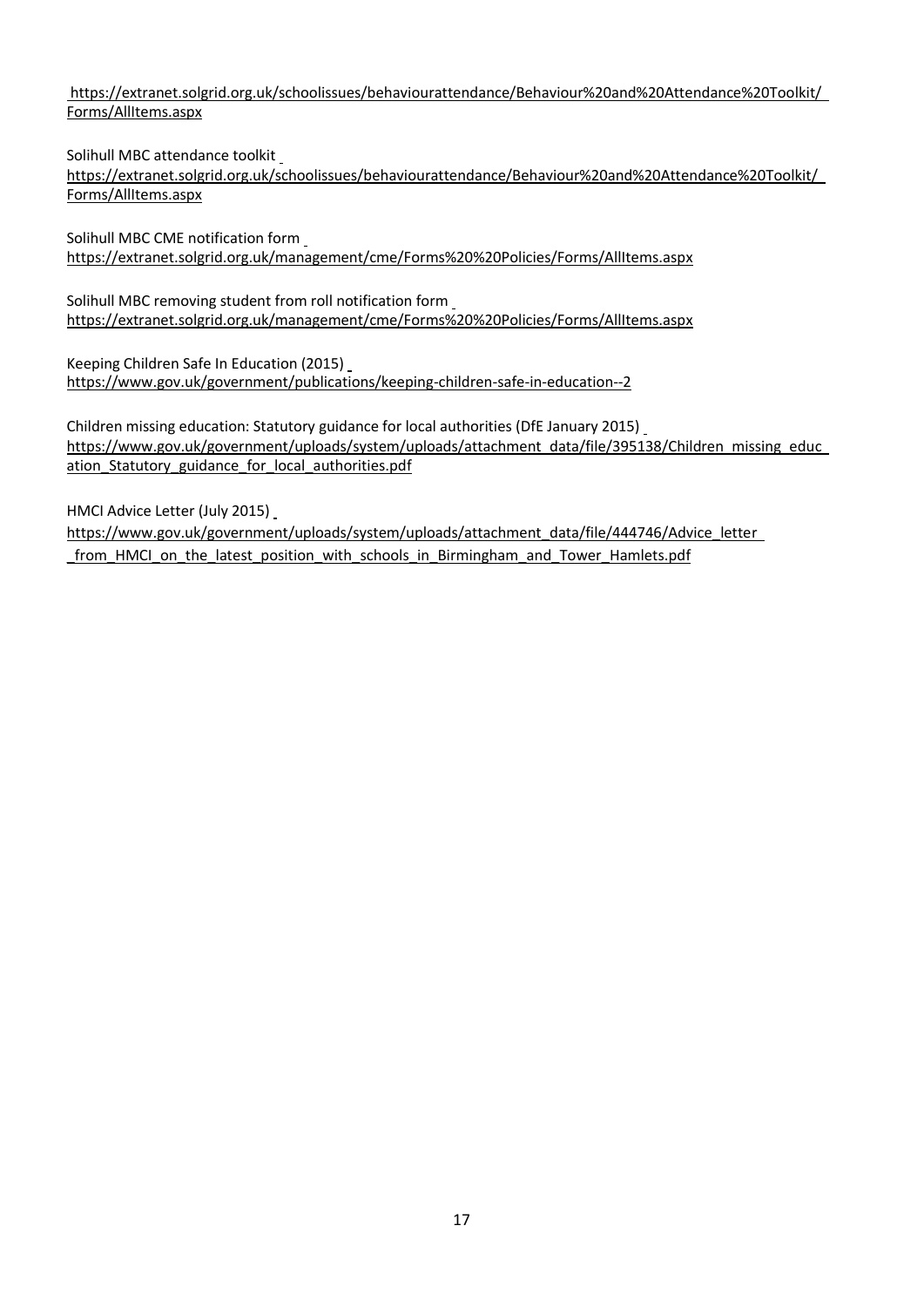

**Appendix 3 Solihull Multi-Agency Thresholds Leaflet**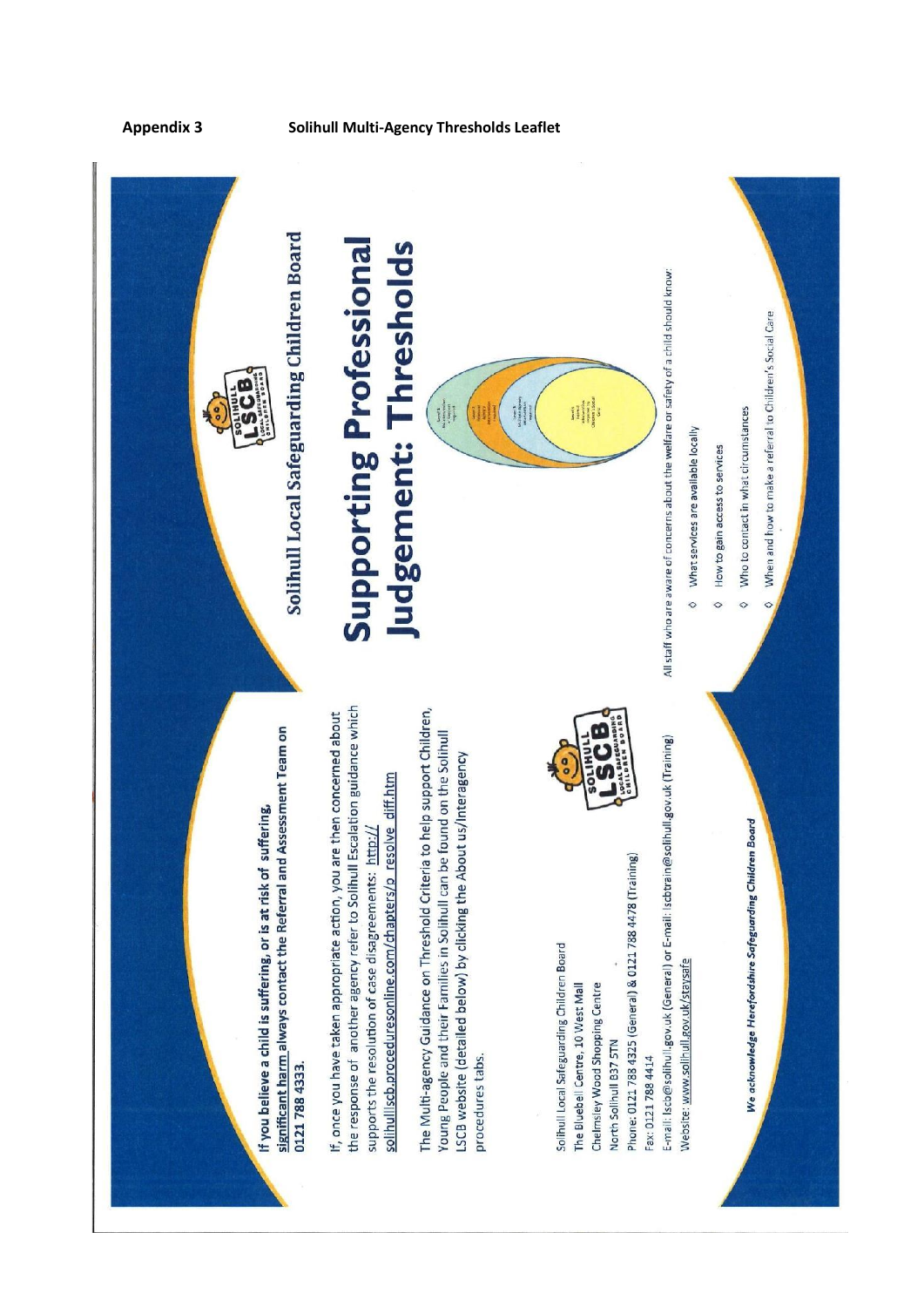# **Levels of Need**

# **Supporting Your Professional Judgement**

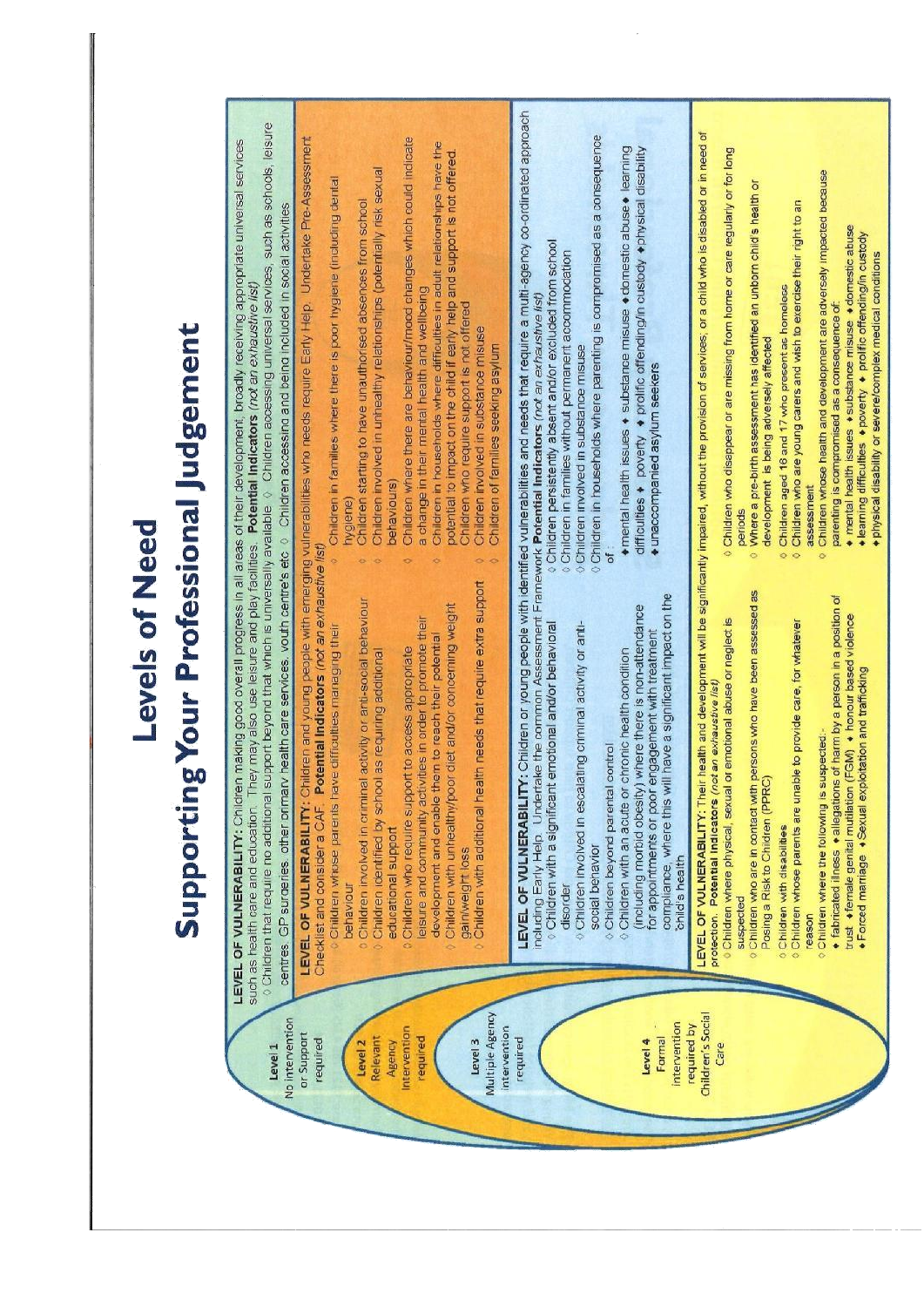# **Processes for rewarding good and improved attendance**

#### **Positively Promoting School attendance**

- School has a display board that promotes the importance of school attendance with parents.
- School uses class and whole school displays to promote attendance with students.
- School assemblies are used to promote the importance of school attendance.
- Classes have attendance targets to work towards.
- Rewarding good attendance
- Individual good attendance is rewarded annually
- Good attendance is recognised in the student's school report.
- Good attendance is recognised with parents through regular letters home.
- Improved attendance is recognised
- Individual rewards
- Letters sent home to parent